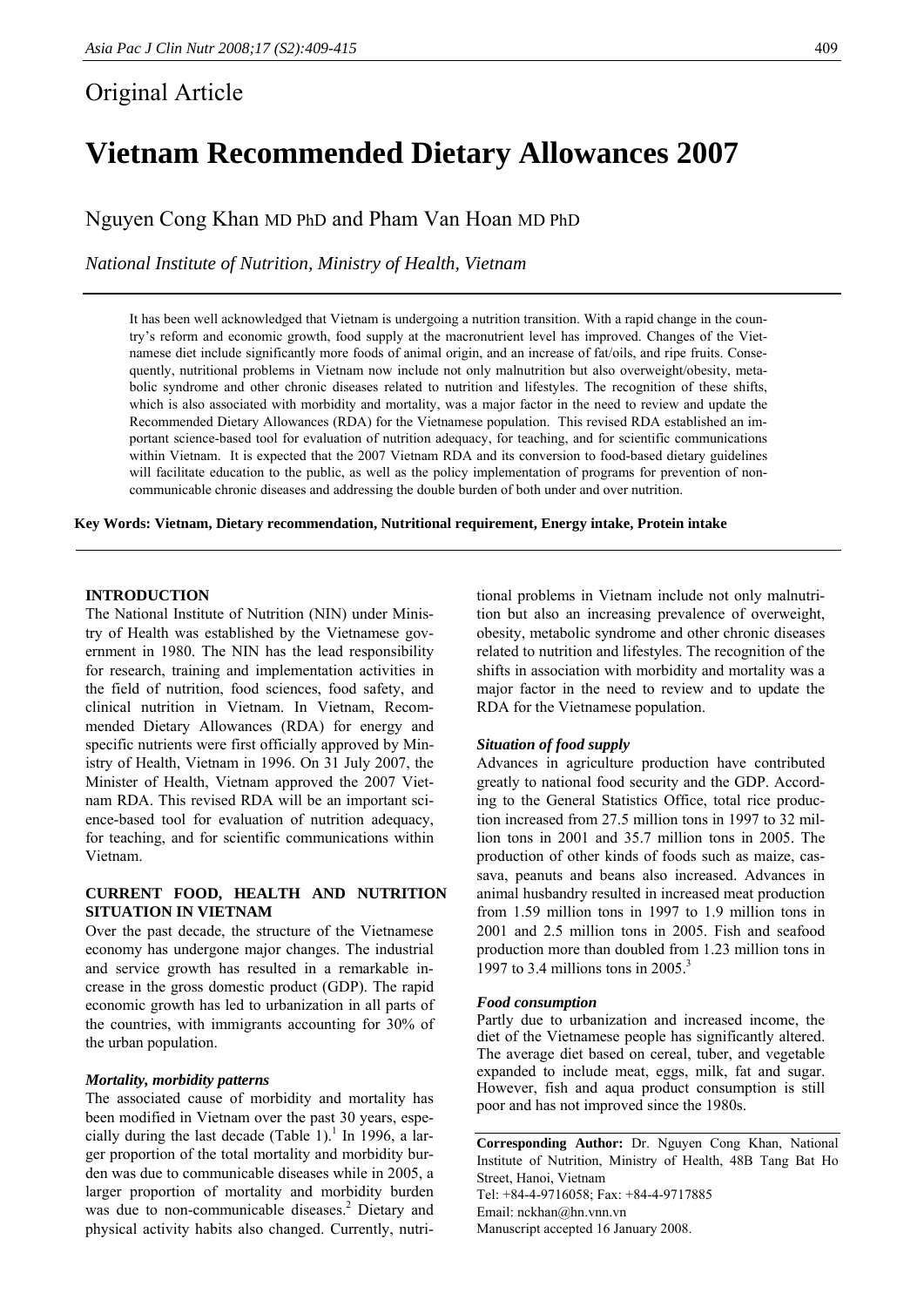| Causes of death                        | 1976  | 1986 | 1996 | 2002 | 2005 |
|----------------------------------------|-------|------|------|------|------|
| Due to communicable diseases           |       |      | 33.1 |      | 16.5 |
| Due to non-communicable diseases       | -44.7 | 418  | 43.1 | 63.3 | 61.  |
| Due to accidents, injuries and poisons |       |      | າາ າ |      | 22.4 |

**Table 1**. Percentage of mortality by causes 1976-2005

Source: Health Statistical Year Book, 2005

**Table 2.** Requirement for energy by age, physical status and work categories

| Gender |                                                   | Energy intake by work categories (kcal/day) |                |                          |  |  |  |  |
|--------|---------------------------------------------------|---------------------------------------------|----------------|--------------------------|--|--|--|--|
|        | Age group/physical status                         | Light                                       | Moderate       | Heavy                    |  |  |  |  |
| Male   | $19 - 30$<br>$31 - 60$                            | 2.300<br>2.200                              | 2.700<br>2.600 | 3.300<br>3.200           |  |  |  |  |
|        | > 60                                              | 1.900                                       | 2.200          | 2.600                    |  |  |  |  |
|        | $19 - 30$                                         | 2200                                        | 2.300          | 2.600                    |  |  |  |  |
|        | $31 - 60$                                         | 2.100                                       | 2.200          | 2.500                    |  |  |  |  |
|        | > 60                                              | 1.800                                       | 1.900          | 2.200                    |  |  |  |  |
|        | Pregnant women in 3 middle<br>months              | $+360$                                      | $+360$         |                          |  |  |  |  |
| Female | Pregnant women in 3 last<br>months                | $+475$                                      | $+475$         |                          |  |  |  |  |
|        | Breastfeeding women in good<br>nutritional status | $+505$                                      | $+505$         |                          |  |  |  |  |
|        | Breastfeeding women in poor<br>nutritional status | $+675$                                      | $+675$         | $\overline{\phantom{a}}$ |  |  |  |  |

Traditional foods, such as sesame, peanuts, tofu, green vegetables and fish are less important. A proportion of the urban population has embraced fast foods and drinks, as well as animal-based foods and refined carbohydrates (sugars, sweets), representing the most significant phenomenon of the nutritional transition and appears to be related to an increase of income.

#### *Nutritional problems*

Protein-energy malnutrition in children remains a large challenge for community health and development in Vietnam. Despite the percentage of malnutrition in Vietnam being reduced by an estimated 34% since 2000 as of 2006, it still is obvious that low birth weight and early malnutrition prevail, especially in poor and underdeveloped regions.<sup>4</sup> Sub-clinical vitamin A deficiency (by serum vitamin A) still exists, even while universal vitamin A supplementation programs are implemented throughout the country. Although the prevalence of anemia in the general population, it remains high in pregnant women and children. According to a survey in 2006, about 35% pregnant women in suburban are anemic.<sup>5</sup>

 Since 1995, overweight and obesity have approached malnutrition as key community health problems. A national survey on overweight and obesity indicated the prevalence at 16.3%, although overweight is more commonly reported than obesity. This survey conducted in 2005 of 620 adults in urban and suburban locations in Hanoi indicated the prevalence of metabolic syndrome at  $17.1\%$  in urban and  $9.0\%$  in suburban areas.<sup>2</sup>

 High blood pressure with its attendant high morbidity rate has become a health problem. A 1999 survey indicated the prevalence of hypertension in adults living in Hanoi as  $16.1\%$ , increasing to  $23.1\%$  in  $2001$ .<sup>6</sup> Stroke

**Table 3.** Energy intake of children from birth to 18 years

| Gender, age group                   | Energy intake<br>(kcal/day) |
|-------------------------------------|-----------------------------|
| Male and female, under 6 months,    | 555                         |
| Male and female, from 7 - 12 months | 710                         |
| Male and female, 1 - 3 years        | 1.180                       |
| Male and female, 4 - 6 years        | 1.470                       |
| Male and female, 7 - 9 years        | 1.825                       |
| Male Adolescence, 10 - 12 years     | 2.110                       |
| Male Adolescence, 13 - 15 years     | 2.650                       |
| Male Adolescence, 16 - 18 years     | 2.980                       |
| Female Adolescence, 10 - 12 years   | 2.010                       |
| Female Adolescence, 13 - 15 years   | 2.200                       |
| Female Adolescence, 16 - 18 years   | 2.240                       |

cases have tripled in the past ten years. Coronary vascular disease is six times more prevalent than in the 1960s. Diabetes is on the rise. Studies done in 2002 by the Institute of Endocrinology showed the prevalence of diabetes in urban areas of four major cities to be 4.9%, while the prevalence of impaired glucose tolerance was 5.9%.<sup>7</sup>

## **2007 VIETNAM RECOMMENDED DIETARY AL-LOWANCES**

The scientific rationale for the review and development of the 2007 Vietnam Recommended Dietary Allowances was based upon (1) the recommended RDA, approved by the Minister of Health in the Decision No. 1564/BYT-QD, dated September 19, 1996<sup>8</sup>; (2) the recommendations of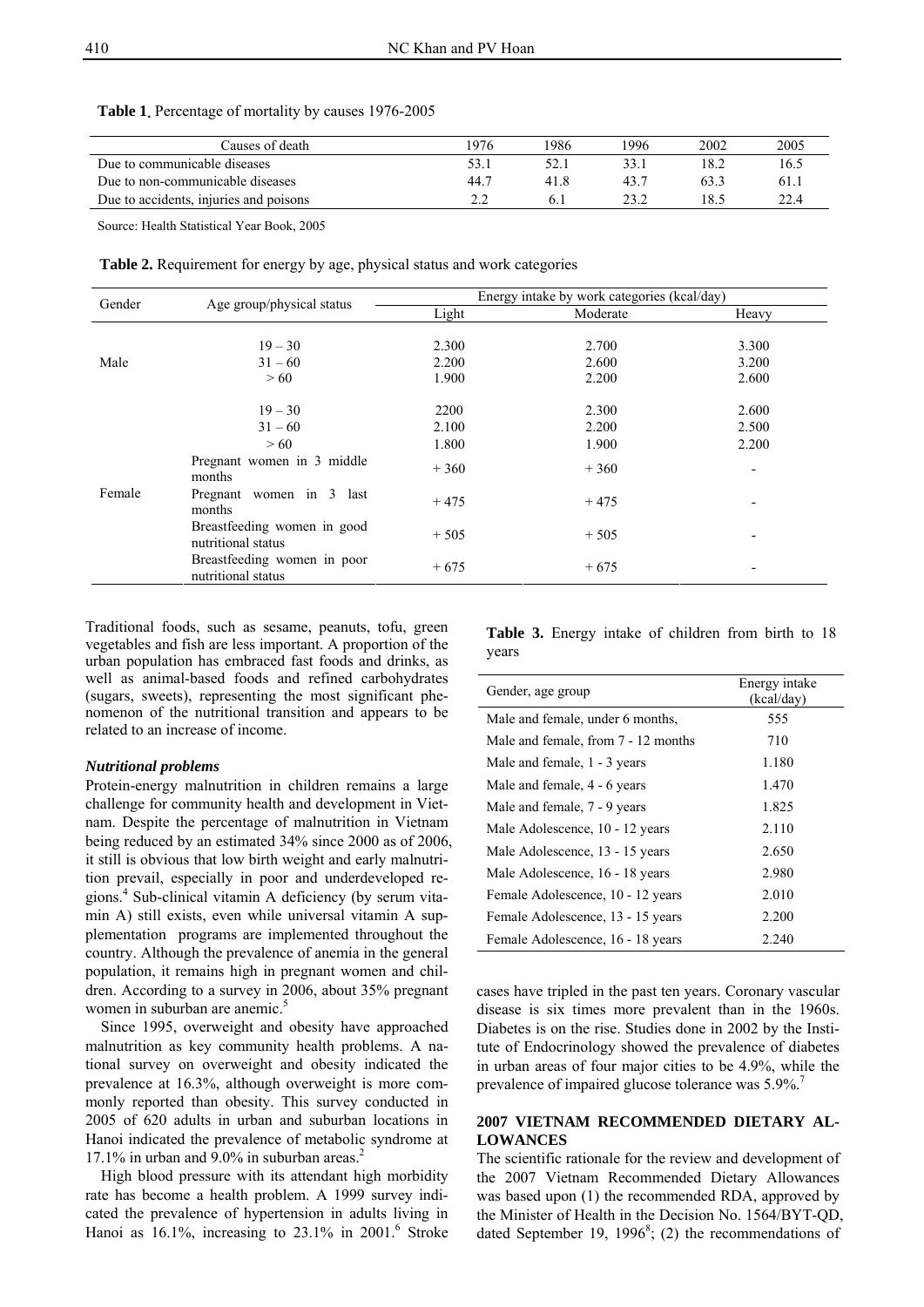|  |  |  | <b>Table 4.</b> Protein intake of breastfed infant (*) |  |  |  |
|--|--|--|--------------------------------------------------------|--|--|--|
|--|--|--|--------------------------------------------------------|--|--|--|

| Age<br>(month) | Average protein intake (g/kg of weight/day) |        |  |  |  |  |
|----------------|---------------------------------------------|--------|--|--|--|--|
|                | Male                                        | Female |  |  |  |  |
| Under 1 month  | 2.46                                        | 2.39   |  |  |  |  |
| -2             | 1.93                                        | 1.93   |  |  |  |  |
| $2 - 3$        | 1.74                                        | 1.78   |  |  |  |  |
| 3-4            | . 49                                        |        |  |  |  |  |

(\*) Presently, as recommendation of WHO/UNICEF, for infant under 6 months of age, breastfeeding ensures total need of protein for the infant to grow and be healthy.

| <b>Table 5.</b> Protein intake for children under 10 years of age and adolescence from 10 - 18 years |  |  |
|------------------------------------------------------------------------------------------------------|--|--|
|------------------------------------------------------------------------------------------------------|--|--|

|                         | Protein intake $(g/day)$                                             |                                   |  |
|-------------------------|----------------------------------------------------------------------|-----------------------------------|--|
| Age group               | Energy intake from prtein = $12\%$ - $15\%$ ,<br>NPU intake $= 70\%$ | Demand for animal protein $(\% )$ |  |
| Children under 10       |                                                                      |                                   |  |
| Infant under 6 months   | 12                                                                   | 100                               |  |
| $7 - 12$ months         | $21 - 25$                                                            | 70                                |  |
| 1-3 years               | $35 - 44$                                                            | $\geq 60$                         |  |
| 4-6 years               | $44 - 55$                                                            | $\geq 50$                         |  |
| 7-9 years               | $55 - 64$                                                            | $\geq 50$                         |  |
| Adolescent children (*) |                                                                      |                                   |  |
| $10 - 12$               | $63 - 74$                                                            | 35-40%                            |  |
| $13 - 15$               | $80 - 93$                                                            | 35-40%                            |  |
| $16 - 18$               | $89 - 104$                                                           | 35-40%                            |  |
| $10 - 12$               | $60 - 70$                                                            | 35-40%                            |  |
| $13 - 15$               | $66 - 77$                                                            | 35-40%                            |  |
| $16 - 18$               | $67 - 78$                                                            | 35-40%                            |  |

(\*). Calorie intake provided by Protein 12-14%, can reach 16% of total energy

**Table 6.** Recommended lipid intake by age and physical status

| Age group / Physical status                            | Requirement for lipid / total Energy intake $(\%)$ |                     |  |  |  |
|--------------------------------------------------------|----------------------------------------------------|---------------------|--|--|--|
|                                                        | Daily                                              | Maximum             |  |  |  |
| Under 6 months                                         | $45 - 50$                                          | 60                  |  |  |  |
| 6-11 months                                            | 40                                                 | 60                  |  |  |  |
| 1-3 years                                              | $35 - 40$                                          | 50                  |  |  |  |
| 4 to 18 years                                          | $20 - 25$                                          | 30                  |  |  |  |
| Male                                                   | $18 - 25$                                          | 25                  |  |  |  |
| Reproductive aged, pregnant and breastfeeding<br>women | $20 - 25$                                          | 30                  |  |  |  |
|                                                        | Recommended fatty unsaturated acids                |                     |  |  |  |
|                                                        | Percentage $(\%)$ of total calorie intake          |                     |  |  |  |
| Age group/physical status                              | Acid Linoleic                                      | Acid Alpha-Linoleic |  |  |  |
| Under 1 year old children                              | 4.5                                                | 0.5                 |  |  |  |
| $1-3$ years                                            | 3.0                                                | 0.5                 |  |  |  |
| Children from 4 to 18 years                            | 2.0                                                | 0.5                 |  |  |  |
| <b>Adults</b>                                          | 2.0                                                | 0.5                 |  |  |  |
| Pregnant and breastfeeding women                       | 2.0                                                | 0.5                 |  |  |  |

FAO/WHO in  $1985^9$  and WHO in  $2003^{10}$ , as well as recent references of the RDA South-East Asia Region $^{11}$ ; and (3) the observed data from current studies monitoring food intake, nutritional status, and health conditions within Vietnam.<sup>2,12</sup> In the 2007 Vietnam RDA, some recommendations were introduced for nutrients which had not been included in the 1996 RDA. These new considerations were focused upon fiber, vitamin E, vitamin K, iodine, zinc, selenium, and water. For fiber, the US recommendations (IOM-FNB) were utilized.<sup>13-15</sup> For vitamin E, vitamin K, iodine, zinc, selenium, and water, the recommendations of FAO/WHO (2002) and of the region

(SEA-RDAs 2005) were followed. For macronutrients, it was recommended that carbohydrate should account for 61-70% of total calorie*,* and fat should not exceed 25% of total energy intake*.* The recommended intake of dietary fiber was 20g fiber/day.A summary of the 2007 recommendations are as provided below.

# **TRANSLATION OF 2007 Vietnam RDA INTO NU-TRITIONAL GUIDELINES, POLICIES AND PRO-GRAMS**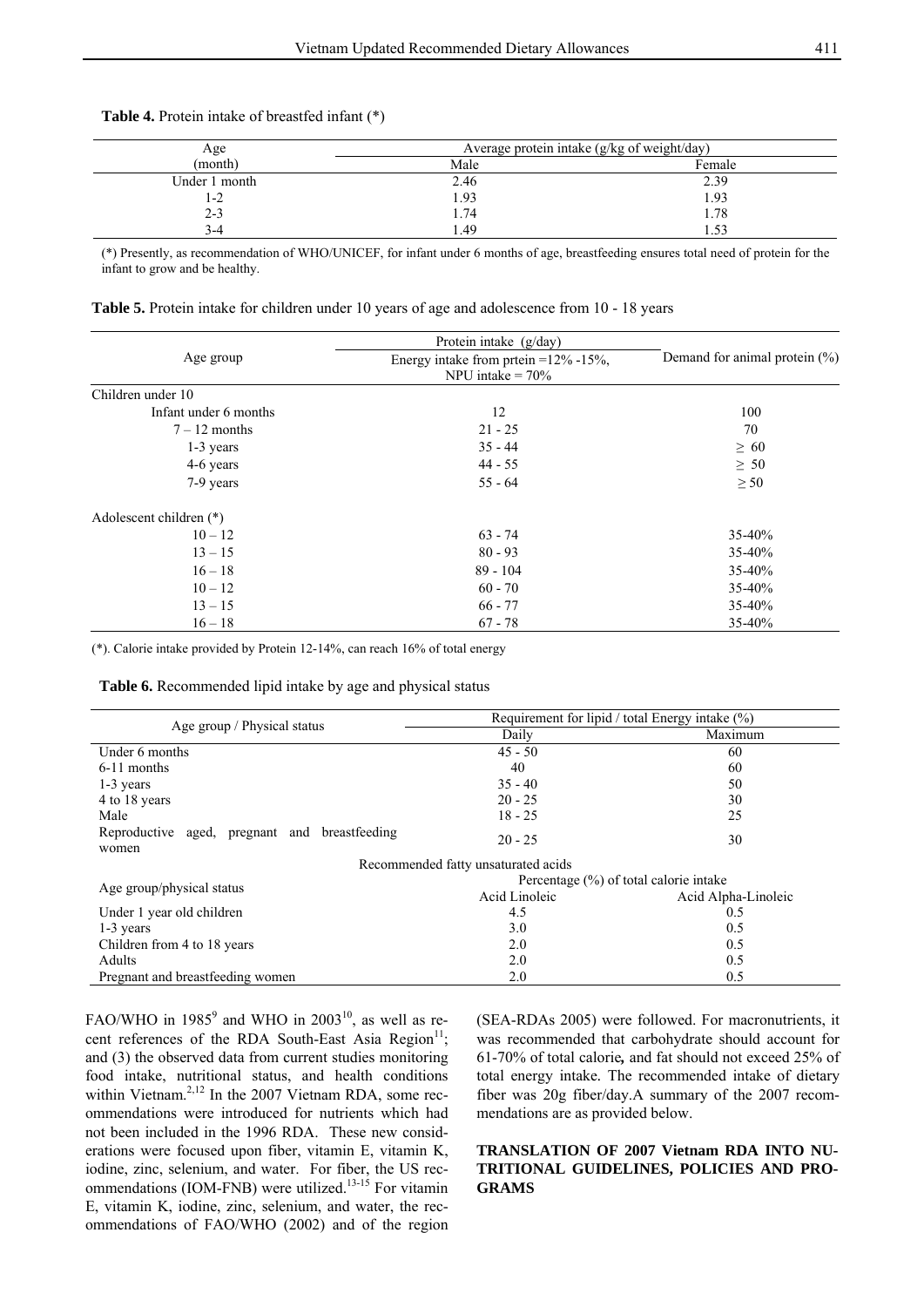# **Table 7.** Requirements for Vitamins

| Age group, gender   | $\mathbf{A}$      | ${\rm D}$         | ${\bf E}$        | $\rm K$        | $\mathbf C$             | B1 (Thia-<br>min) | B2 (Ribo-<br>flavin) | B3 (Niacin)         | <b>B6</b>      | B9 (Folat)                   | <b>B12</b> |
|---------------------|-------------------|-------------------|------------------|----------------|-------------------------|-------------------|----------------------|---------------------|----------------|------------------------------|------------|
|                     | (mcg)<br>$day)^a$ | (mcg)<br>$day)^c$ | (mg)<br>$day)^d$ | (mg)<br>day)   | (mg)<br>$\text{day})^b$ | (mg)<br>day)      | (mg)<br>day)         | (mg NE/<br>$day)^e$ | (mg)<br>day)   | (mcg)<br>$day)$ <sup>f</sup> | (mcg/d)    |
| Children            |                   |                   |                  |                |                         |                   |                      |                     |                |                              |            |
| $< 6$ months        | 375               | 5                 | $\mathfrak{Z}$   | 6              | $25\,$                  | $0.2\,$           | 0.3                  | $\sqrt{2}$          | 0.1            | 80                           | 0.3        |
| $6-11$ months       | 400               | 5                 | $\overline{4}$   | $\overline{9}$ | 30                      | 0.3               | 0.4                  | $\overline{4}$      | 0.3            | 80                           | 0.4        |
| $1-3$ years         | 400               | 5                 | 5                | 13             | 30                      | 0.5               | 0.5                  | 6                   | 0.5            | 160                          | 0.9        |
| 4-6 years           | 450               | 5                 | 6                | 19             | $30\,$                  | 0.6               | 0.6                  | $\,8\,$             | 0.6            | 200                          | $1.2\,$    |
| 7-9 years           | 500               | 5                 | $\overline{7}$   | 24             | 35                      | 0.9               | 0.9                  | 12                  |                | 300                          | 1.8        |
| Male adolescence    |                   |                   |                  |                |                         |                   |                      |                     |                |                              |            |
| $10-12$ years       |                   | 5                 | $10\,$           | 34             |                         |                   |                      |                     |                |                              |            |
| $13-15$ years       | 600               |                   | 12               | 50             | 65                      | $1.2\,$           | 1.3                  | 16                  | 1.3            | 400                          | 2.4        |
| $16-18$ years       |                   |                   | 13               | 58             |                         |                   |                      |                     |                |                              |            |
| Male adults         |                   |                   |                  |                |                         |                   |                      |                     |                |                              |            |
| $19 - 50$ years     |                   | 5                 | 12               | 59             |                         |                   |                      |                     | 1.3            |                              |            |
| $51-60$ years       | 600               | $10\,$            |                  |                | $70\,$                  | $1.2\,$           | $1.3\,$              | 16                  | 1.7            | 400                          | 2.4        |
| $>60$ years         |                   | 15                |                  |                |                         |                   |                      |                     |                |                              |            |
| Female adolescence  |                   |                   |                  |                |                         |                   |                      |                     |                |                              |            |
| $10-12$ years       |                   | 5                 | 11               | 35             |                         |                   |                      |                     |                |                              |            |
| $13-15$ years       | 600               |                   | 12               | 49             | 65                      | $1.1\,$           | $\mathbf{1}$         | 16                  | 1.2            | 400                          | 2.4        |
| $16-18$ years       |                   |                   | 12               | 50             |                         |                   |                      |                     |                |                              |            |
| Female adults       |                   |                   |                  |                |                         |                   |                      |                     |                |                              |            |
| $19 - 50$ years     | 500               | 5                 | 12               | 51             | $70\,$                  |                   |                      |                     | 1.3            |                              |            |
| $51-60$ years       |                   | $10\,$            |                  |                |                         | 1.1               | 1.1                  | 14                  | 1.5            | 400                          | 2.4        |
| $>60$ years         | 600               | 15                |                  |                | $70\,$                  |                   |                      |                     |                |                              |            |
| Pregnant women      | 800               | 5                 | 12               | 51             | $80\,$                  | 1.4               | 1.4                  | 18                  | 1.9            | 600                          | 2.6        |
| Breastfeeding women | 850               | 5                 | 18               | 51             | 95                      | 1.5               | 1.6                  | 17                  | $\overline{2}$ | 500                          | 2.8        |

<sup>a</sup> According to FAO/WHO the following equivalences could be used: Olmcg vitamin A or Retinol = 01 mcg Retinol (RE); 01 (IU) is equivalent to 0,3 mcg vitamin A. <sup>b</sup> Excluded of loss in proccessing, cooking because Vitamin C is destroyed easily by oxidating, light, alkali and heat. C Note: 01 (IU) is equivalent to 0.03 mcg vitamin D3 (cholecalciferol) or: 01 mcg vitamin D3 = 40 (IU). <sup>d</sup> Equivalent transformation from mg to (IU) based on IOM-FNB 2000. "Niacin or normality Niacin." Equivalent transformation of biological values from Acid folic: 1 acid folic = 1 folat x 1,7. Or: 01 gam of normality acid folic = 01 gam folat trong thùc phÈm +  $(1,7 \times)$  gam of total acid folic).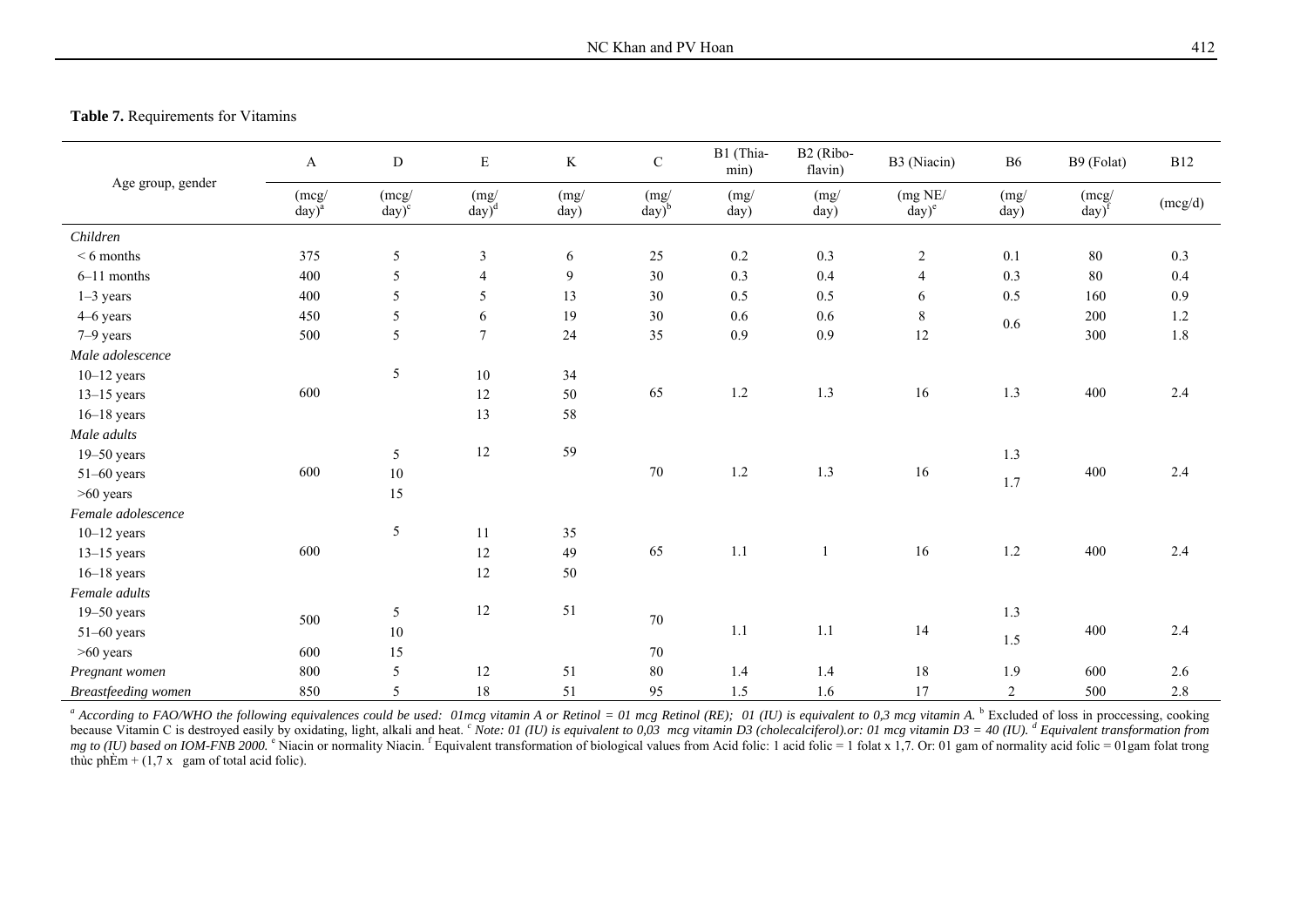# **Table 8.** Requirements for minerals

| Age group, gender<br><i>Infants</i><br>$< 6$ months<br>$6-11$ months<br>Children<br>$1-3$ years<br>4–6 years<br>7-9 years<br>Male adolescence<br>$10-12$ years | Ca (calcium) | Iodine    | Iron (mg/day) by biological values of<br>calorie intake |                     |                | Zinc (mg/day),<br>By absoption amount |                  |                  | Mg (Magnesium)     | $P$ (Phos-<br>phorus) | Selen              |
|----------------------------------------------------------------------------------------------------------------------------------------------------------------|--------------|-----------|---------------------------------------------------------|---------------------|----------------|---------------------------------------|------------------|------------------|--------------------|-----------------------|--------------------|
|                                                                                                                                                                | (mg)<br>day) | (mcg/day) | $5\%^{\textrm{a}}$                                      | $10\%$ <sup>b</sup> | $15\%^{\circ}$ | Good                                  | Moderate         | Poor             | (mg)<br>$ng\mu y)$ | (mg)<br>$ng\mu y)$    | (mg)<br>$ng\mu y)$ |
|                                                                                                                                                                |              |           |                                                         |                     |                |                                       |                  |                  |                    |                       |                    |
|                                                                                                                                                                | 300          | 90        |                                                         | 0.93                |                | $1.1^e$                               | 2.8 <sup>f</sup> | 6.6 <sup>g</sup> | 36                 | 90                    | 6                  |
|                                                                                                                                                                | 400          |           | 18.6                                                    | 12.4                | 9.3            | $0.8^{\rm h} - 2.5^{\rm i}$           | $4.1^{i}$        | $8.3^{i}$        | 54                 | 275                   | 10                 |
|                                                                                                                                                                |              |           |                                                         |                     |                |                                       |                  |                  |                    |                       |                    |
|                                                                                                                                                                | 500          | 90        | 11.6                                                    | 7.7                 | 5.8            | 2.4                                   | 4.1              | 8.4              | 65                 | 460                   | 17                 |
|                                                                                                                                                                | 600          |           | 12,6                                                    | 8.4                 | 6.3            | 3.1                                   | 5.1              | 10.3             | 76                 | 500                   | 22                 |
|                                                                                                                                                                | 700          |           | 17.8                                                    | 11.9                | 8.9            | 3.3                                   | 5.6              | 11.3             | 100                | 500                   | 21                 |
|                                                                                                                                                                |              |           |                                                         |                     |                |                                       |                  |                  |                    |                       |                    |
|                                                                                                                                                                |              | 120       | 29.2                                                    | 19.5                | 14.6           |                                       |                  |                  | 155                |                       |                    |
| $13-15$ years                                                                                                                                                  | 1000         | 150       |                                                         |                     |                | 5.7                                   | 9.7              | 19.2             | 225                | 1250                  | 32                 |
| $16-18$ years                                                                                                                                                  |              | 150       | 37.6                                                    | 25.1                | 18.8           |                                       |                  |                  | 260                |                       |                    |
| Male adults                                                                                                                                                    |              |           |                                                         |                     |                |                                       |                  |                  |                    |                       |                    |
| $19 - 50$ years                                                                                                                                                |              |           |                                                         |                     |                | 4.2                                   | 7.0              | 14.0             |                    |                       | 34                 |
| $51-60$ years                                                                                                                                                  | 1000         | 150       | 27.4                                                    | 18.3                | 13.7           |                                       |                  |                  | 205                | 700                   |                    |
| $> 60$ years                                                                                                                                                   |              |           |                                                         |                     |                | 3.0                                   | 4.9              | 9.8              |                    |                       | 33                 |
| Female adolescence                                                                                                                                             |              |           |                                                         |                     |                |                                       |                  |                  |                    |                       |                    |
| $10-12$ years                                                                                                                                                  |              |           |                                                         |                     |                |                                       |                  |                  |                    |                       |                    |
| (without menstruation)                                                                                                                                         |              | 120       | 28.0                                                    | 18.7                | 14.0           |                                       |                  |                  | 160                |                       |                    |
| $10-12$ years                                                                                                                                                  | 1000         |           | 65.4                                                    | 43.6                | 32.7           | 4.6                                   | 7.8              | 15.5             |                    | 1250                  | 26                 |
| $13-15$ years                                                                                                                                                  |              | 150       | 62.0                                                    | 41.3                | 31.0           |                                       |                  |                  | 220                |                       |                    |
| $16-18$ years                                                                                                                                                  |              |           |                                                         |                     |                |                                       |                  |                  | 240                |                       |                    |
| Female adults                                                                                                                                                  |              |           |                                                         |                     |                |                                       |                  |                  |                    |                       |                    |
| $19 - 50$ years                                                                                                                                                |              |           |                                                         | 39.2                | 29.4           | 3.0                                   | 4.9              | 9.8              |                    |                       | 26                 |
| $51-60$ years                                                                                                                                                  | 1000         | 150       | 58.8                                                    | 15.1                | 11.3           | 3.0                                   | 4.9              | 9.8              | 205                | 700                   |                    |
| $> 60$ years                                                                                                                                                   |              |           |                                                         |                     |                | 4.2                                   | 7.0              | 14.0             |                    |                       | 25                 |

<sup>a</sup> Low iron calorie intake (only 5% of iron amount absorpted): poor dietary, amount of meat or fish is <30 g/day or vitamin C <25 mg/day.<sup>b</sup> Average iron calorie intake (about 10% sof iron absorpted): when intake amount of meat or fish is  $30g - 90g/day$  or vitamin C from  $25 mg - 75 mg/day$ . High iron calorie intake (about 15% of iron amount absorpted): when intake amount of meat or fish is  $> 90g/day$  or vitamin C  $> 75$ mg/day. <sup>d</sup> Supply of iron tablets is recommended for all pregnant women during pregnancy. Women with aneamia should be provided with higher supplementary dose. <sup>e</sup> Breastfed infants; <sup>F</sup> Infants fed with artificial milk. <sup>g</sup> Children fed with artificial food which is rich in phytat and vegetable protein. <sup>h</sup> Not applicable for totally breastfed infants. <sup>1</sup> Good absorption: good biological values of zinc = 50 % (calorie intake rich in animal or fish protid); moderate absorption: biological values of zinc is normal = 30 % (calorie intake is morderate in animal or fish protid: proportion of phytate-molecular zinc is 5 : 15). Poor absorption: low biological values of zinc.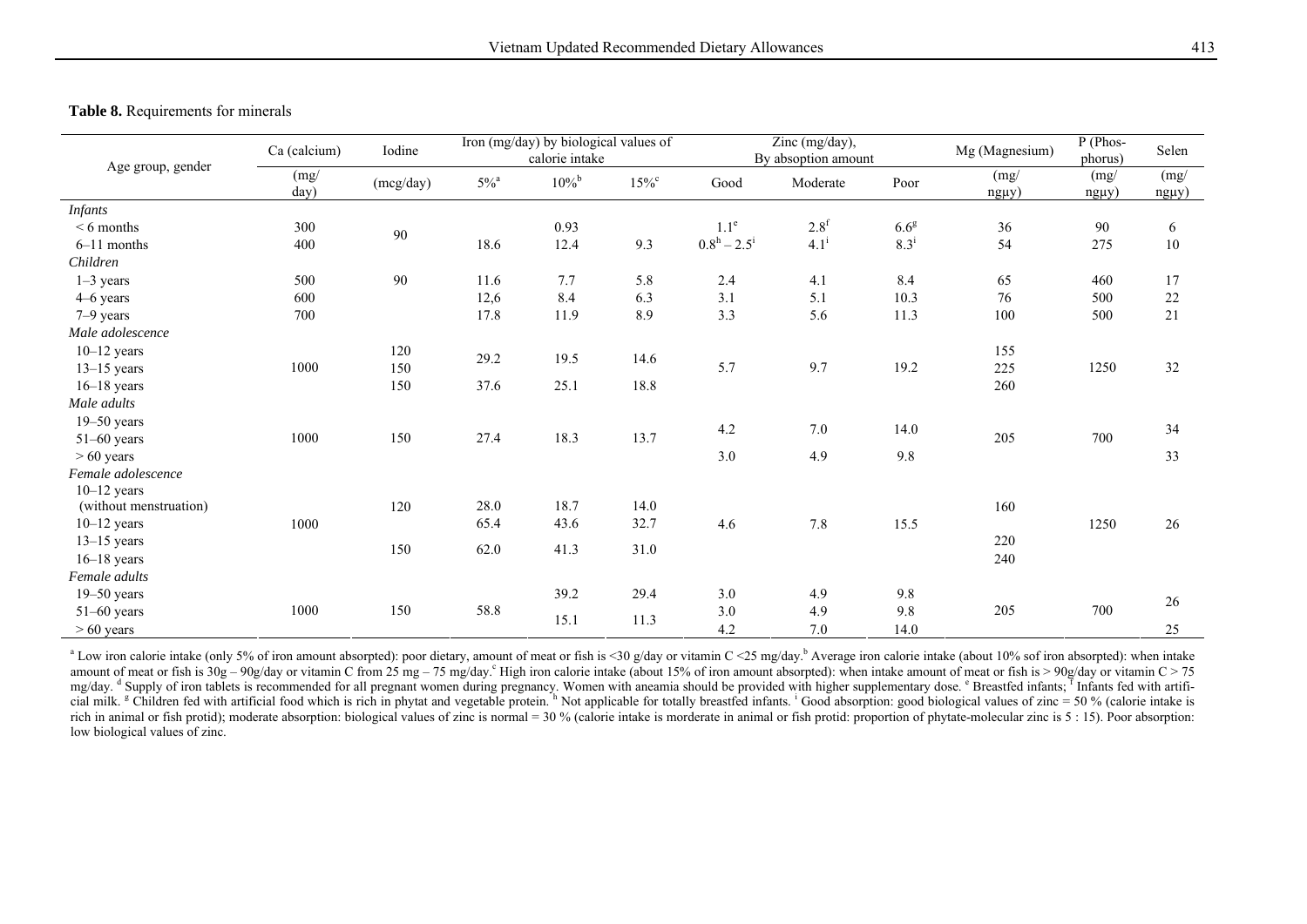**Table 8.** Requirements for minerals. (cont.)

|                             | Ca (calcium) | Iodine    | Iron (mg/day), by biological val-<br>ues of calorie intake |                |           |      | Zinc (mg/day), by absoption amount |      | Mg (Magnesium) | P (Phos-<br>phorus) | Selen        |
|-----------------------------|--------------|-----------|------------------------------------------------------------|----------------|-----------|------|------------------------------------|------|----------------|---------------------|--------------|
| Age group, gender           | (mg/<br>day) | (mcg/day) | $5\%$ <sup>a</sup>                                         | $10\%^{\rm b}$ | $15\%$    | Good | Moderate                           | Poor | (mg)<br>day)   | (mg)<br>day)        | (mg)<br>day) |
| Pregnant women              |              |           |                                                            |                |           |      |                                    |      |                |                     |              |
| $14-18$ years               |              |           |                                                            |                |           |      |                                    |      |                | 1250                |              |
| $19 - 30$ years             | 1000         | 200       | $+30.0^d$                                                  | $+20.0^d$      | $+15.0^d$ |      |                                    |      | 205            | 700                 |              |
| $31-50$ years               |              |           |                                                            |                |           |      |                                    |      |                |                     |              |
| 3 early months              |              |           |                                                            |                |           | 3.4  | 5.5                                | 11.0 |                |                     | 26           |
| 3 middle months             |              |           |                                                            |                |           | 4.2  | 7.0                                | 14.0 |                |                     | 28           |
| 3 last months               |              |           |                                                            |                |           | 6.0  | 10.0                               | 20.0 |                |                     | 30           |
| <b>Bbreastfeeding women</b> |              |           |                                                            |                |           |      |                                    |      |                |                     |              |
| $14-18$ years               |              |           |                                                            |                |           |      |                                    |      |                | 1250                |              |
| $19 - 30$ years             | 1300         | 200       |                                                            |                |           |      |                                    |      | 250            | 700                 |              |
| $31-50$ years               |              |           |                                                            |                |           |      |                                    |      |                |                     |              |
| $0-3$ months                |              |           |                                                            |                |           | 5.8  | 9.5                                | 19.0 |                |                     |              |
| 4-6 months                  |              |           |                                                            |                |           | 5.3  | 8.8                                | 17.5 |                |                     | 35           |
| After 6 months              |              |           |                                                            |                |           | 4.3  | 7.2                                | 14.4 |                |                     | 42           |

<sup>a</sup> Low iron calorie intake (only 5% of iron amount absorpted): poor dietary, amount of meat or fish is <30 g/day or vitamin C <25 mg/day.<sup>b</sup> Average iron calorie intake (about 10% sof iron absorpted): when intake amount of meat or fish is  $30g - 90g/day$  or vitamin C from 25 mg – 75 mg/day. High iron calorie intake (about 15% of iron amount absorpted): when intake amount of meat or fish is > 90g/day or vitamin C > 75 mg/day. <sup>d</sup> Supply of iron tablets is recommended for all pregnant women during pregnancy. Women with aneamia should be provided with higher supplementary dose. <sup>e</sup> Breastfed infants; <sup>f</sup> Infants fed with artificial milk. <sup>g</sup> Children fed with artificial food which is rich in phytat and vegetable protein. <sup>h</sup> Not applicable for totally breastfed infants. <sup>1</sup> Good absorption: good biological values of zinc = 50 % (calorie intake is ri animal or fish protid); moderate absorption: biological values of zinc is normal = 30 % (calorie intake is morderate in animal or fish protid: proportion of phytate-molecular zinc is 5 : 15). Poor absorption: low biological values of zinc.